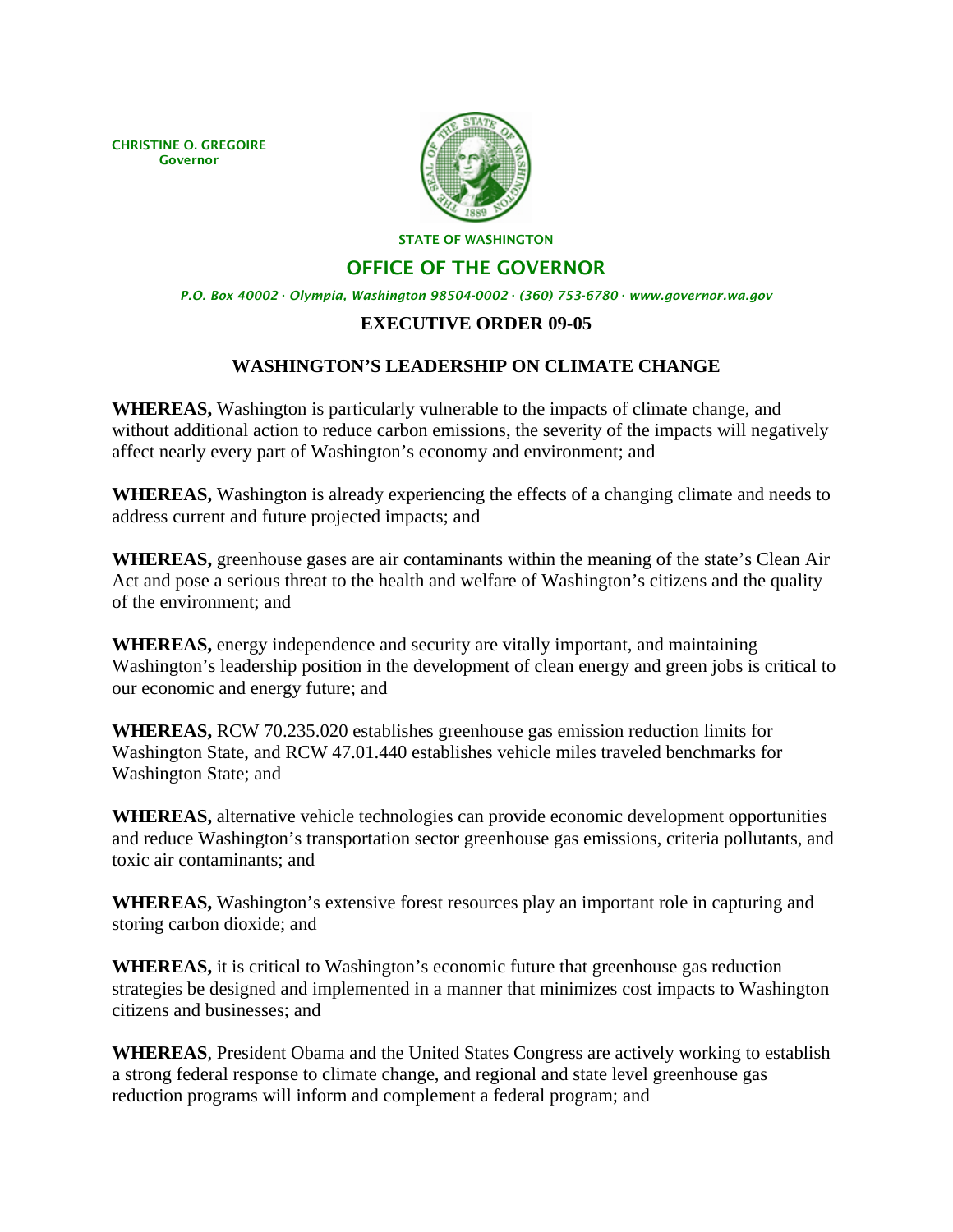**WHEREAS,** effective and immediate action to reduce greenhouse gas emissions – preferably at the federal level but at the regional or state level as necessary – is essential to the future well being of all Washingtonians.

**NOW, THEREFORE, I,** Christine O. Gregoire, Governor of the state of Washington by virtue of the power vested in me by the Constitution and statutes of the state of Washington do, effective immediately, hereby order and direct:

- 1. The Director of the Department of Ecology to:
	- (a) Continue to participate in the Western Climate Initiative to develop a regional greenhouse gas emission reduction program and to work with the federal Administration, Washington's congressional delegation and appropriate committees to help design a national greenhouse gas emission reduction program that reflects Washington State priorities. Those priorities include: protecting small businesses and families, particularly those with low incomes, in the transition to a clean energy future; investing in clean energy development, demonstration and deployment; ensuring appropriate credit for early emission reductions; providing a level playing field that allows Washington's businesses to fairly compete; recognizing Washington's unique electricity-generating portfolio, its forest industry and other important resources; and ensuring the program spurs the creation of green jobs.
	- (b) By December 1, 2009, provide to each facility that the Department of Ecology believes is responsible for the emission of 25,000 metric tons or more of carbon dioxide equivalent each year in Washington with (1) the Department's best estimate of each facility's baseline greenhouse gas emissions; and (2) each facility's proportionate share greenhouse gas emission reduction necessary to achieve the state's 2020 emission reduction in RCW 70.135.020; and (3) a request to each facility, or groups of facilities representing a sector of Washington's economy, for any recommended strategies or actions they believe would achieve the needed reductions. By October 1, 2010, the Department of Ecology shall develop emission reduction strategies and actions, including complementary policies, to achieve the state's 2020 emissions reduction targets.
	- (c) In consultation with business and other interested stakeholders, develop emission benchmarks, by industry sector, for facilities the Department of Ecology believes will be covered by a federal or regional cap and trade program. The Department of Ecology shall support the use of these emission benchmarks in any federal or regional cap and trade program as an appropriate basis for the distribution of emission allowances, and as a means to recognize and reward those businesses that have invested in achieving emission reductions. These benchmarks shall be based on industry best practices, reflecting emission levels from highly efficient, lower emitting facilities in each industry sector. The benchmarks shall be developed to allow their application as state-based emissions standards, should they be needed to complement the federal program, or in the absence of a federal program.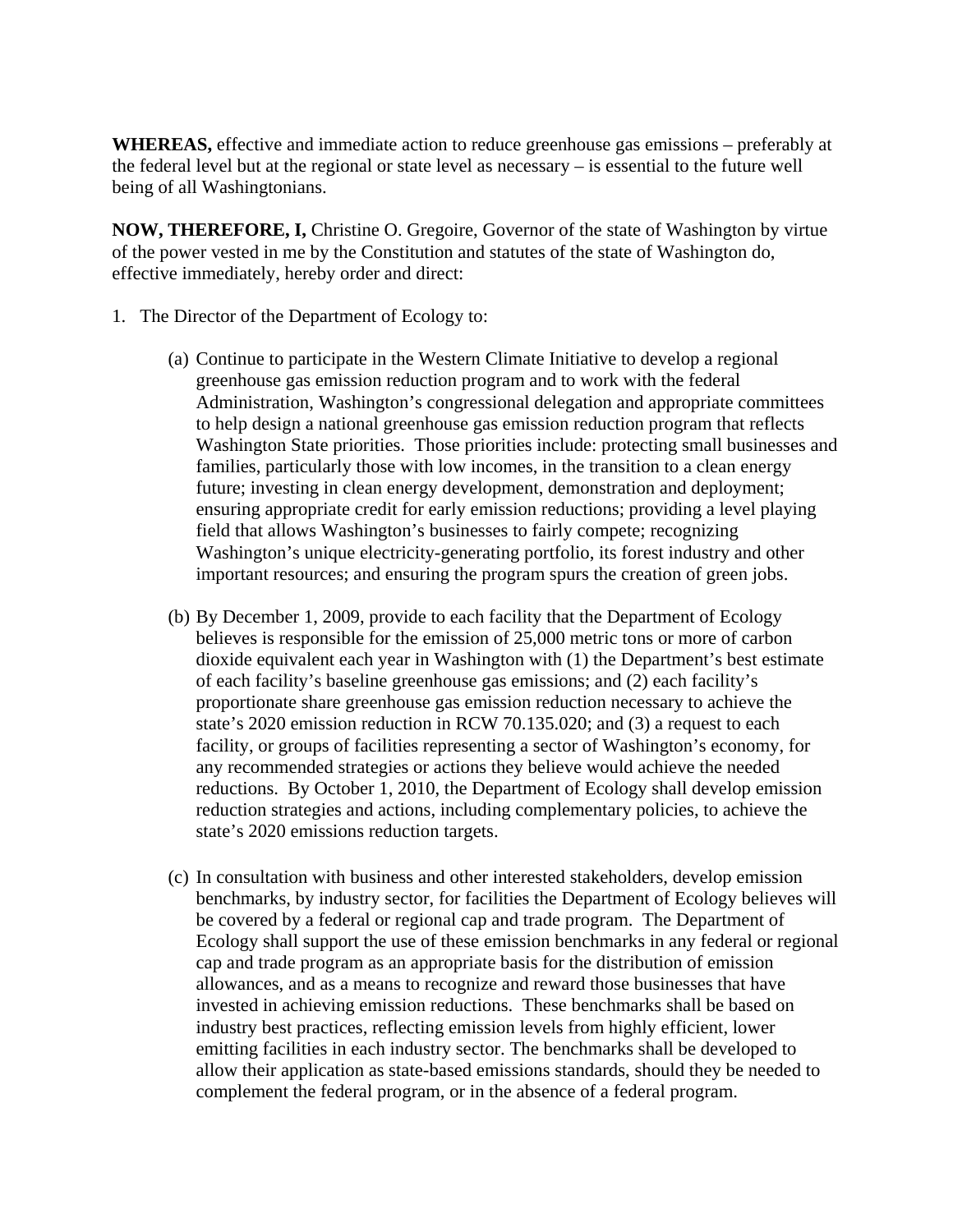Recommendations on industry benchmarks, and the appropriate use of these benchmarks in achieving the state emission reduction targets, shall be submitted to the Governor by July 1, 2011;

- (d) Work with the existing coal-fired plant within Washington that burns over one million tons of coal per year, TransAlta Centralia Generation LLC, to establish an agreed order that will apply the greenhouse gas emissions performance standards in RCW 80.80.040(1) to the facility by no later than December 31, 2025. The agreed order shall include a schedule of major decision making and resource investment milestones;
- (e) In consultation with the Department of Natural Resources and the forest carbon sector working group, develop by September 1, 2010, recommendations for forestry offset protocols as well as other financial incentives for forestry and forest products. The starting point for this work should be the 2008 forest sector working group report; and
- (f) In consultation with the Departments of Commerce and Transportation, assess whether the California low-carbon fuel standards; standards developed or proposed in other states, provinces or for the nation; or modified standards or alternative requirements to reduce carbon in transportation fuels would best meet Washington's greenhouse gas emissions reduction targets. By July 1, 2010, provide to the Governor a recommendation regarding which standards or requirements should be adopted for Washington, either by rule or legislation.
- 2. The Secretary of the Department of Transportation to:
	- (a) In consultation with the Departments of Ecology and Commerce, and in collaboration with local governments, business, and environmental representatives, estimate current and future state-wide levels of vehicle miles traveled, evaluate potential changes to the vehicle miles traveled benchmarks established in RCW 47.01.440 as appropriate to address low- or no-emission vehicles, and develop additional strategies to reduce emissions from the transportation sector. Findings and recommendations from this work shall be reported to the Governor by December 31, 2010; and,
	- (b) Work with the Puget Sound Regional Council, Spokane Regional Transportation Council, Southwest Washington Regional Transportation Council and Thurston Regional Planning Council to cooperatively develop and adopt regional transportation plans that will, when implemented, provide people with additional transportation alternatives and choices, reduce greenhouse gases and achieve the statutory benchmarks to reduce annual per capita vehicle miles traveled in those counties with populations greater than 245,000. By December 1, 2011, the Department will report to the Governor on which regional transportation planning organizations have developed, or are developing, plans with greenhouse gas strategies, which strategies appear to have the greatest potential to achieve the benchmarks, and what policy or funding issues need to be resolved to ensure implementation;